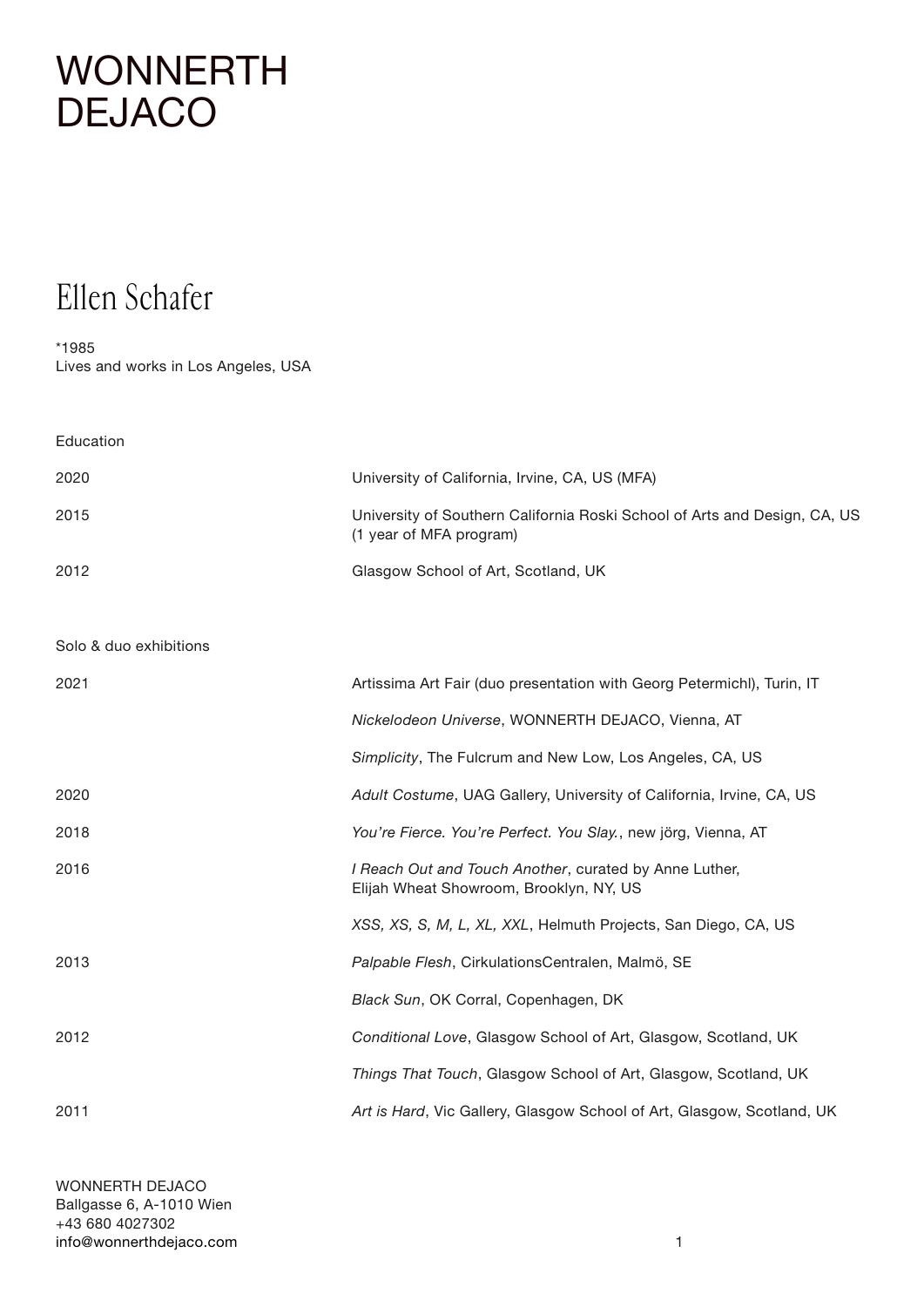## [WONNERTH](http://www.wonnerthdejaco.com) DEJACO

Selected group exhibitions 2020 TBD, Moskowitz and Bayse, Los Angeles, CA, US *Cerebro con huevo/Hirn mit Ei* (co-curated by Offshore Projects and new jörg), Bikini Wax EPS, Mexico City, MX 2019 *Wooba presents The 2015 Honda Fit*, Wooba, Austin, TX, US *San Marino Health Lab*, Dread Lounge, Los Angeles, CA, US *Spa Day*, UAG Gallery, University of California, Irvine, CA, US 2018 *Ordination*, curated by Sophie Tappeiner and Kerstin von Gabin, Vienna, AT *Las Lenguas*, BBQLA, Los Angeles, CA, US *Abode Gallery*, Other Places Los Angeles at the Angels Gate Arts Center, San Pedro, CA, US *Belt Friction*, Kopeiken Gallery, Los Angeles, CA, US *All Hands on Deck*, Ben Maltz Gallery, Otis College of Art & Design, Los Angeles, CA, US 2016 *This Psychodrama* (curated by Morgan Mandalay), SME Gallery, San Diego, CA, US *Figure as Form*, ltd los angeles, Los Angeles, CA, US *Pleasure Principle*, Actual Size, Los Angeles, CA, US *No! I Am Not a Singular Instrument*, Various Small Fires, Los Angeles, CA, US *[We] once became a [cloud] that drove each and every one of [my clouds] outside, then played*, Actual Size, Los Angeles, CA, US 2015 *Tanya Brodsky, Sofia Londono, Ellen Schafer,* SPF 15, San Diego, CA, US *Being With People*, Shanaynay, Paris, FR *Recesses*, Park View, Los Angeles, CA, US